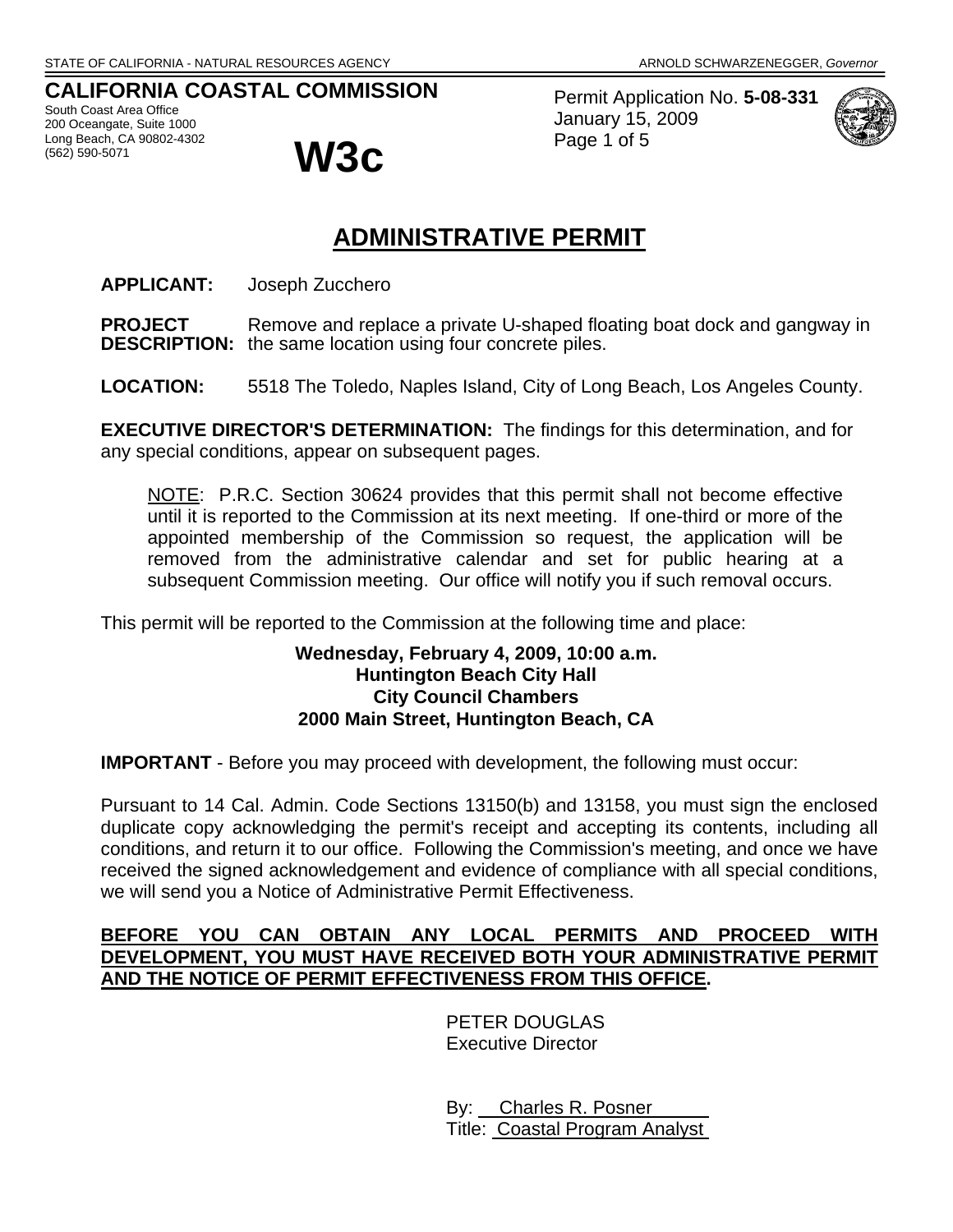## 5-08-331 Page 2 of 5

## **STANDARD CONDITIONS:**

- 1. Notice of Receipt and Acknowledgment. The permit is not valid and development shall not commence until a copy of the permit, signed by the permittee or authorized agent, acknowledging receipt of the permit and acceptance of the terms and conditions, is returned to the Commission office.
- 2. Expiration. If development has not commenced, the permit will expire two years from the date this permit is reported to the Commission. Development shall be pursued in a diligent manner and completed in a reasonable period of time. Application for extension of the permit must be made prior to the expiration date.
- 3. Interpretation. Any questions of intent or interpretation of any term or condition will be resolved by the Executive Director or the Commission.
- 4. Assignment. The permit may be assigned to any qualified person, provided assignee files with the Commission an affidavit accepting all terms and conditions of the permit.
- 5. Terms and Conditions Run with the Land. These terms and conditions shall be perpetual, and it is the intention of the Commission and the permittee to bind all future owners and possessors of the subject property to the terms and conditions.

## **SPECIAL CONDITIONS:** See Page Four.

### **EXECUTIVE DIRECTOR'S DETERMINATION (continued):**

The Executive Director hereby determines that the proposed development is a category of development which, pursuant to PRC Section 30624, qualifies for approval by the Executive Director through the issuance of an Administrative Permit. Subject to Standard and Special Conditions as attached, said development is in conformity with the provisions of Chapter 3 of the Coastal Act of 1976 and will not have any significant impacts on the environment within the meaning of the California Environmental Quality Act. If located between the nearest public road and the sea, this development is in conformity with the public access and public recreation policies of Chapter 3.

## **FINDINGS FOR EXECUTIVE DIRECTOR'S DETERMINATION:**

### **A. Project Description**

The proposed project involves the replacement of a private residential boat dock on Naples Island in southeast Long Beach (See Exhibits). The existing U-shaped dock float will be removed and replaced with a new U-shaped dock in the same location. Four concrete piles will be installed to secure the new dock in place (Exhibit #5). The three existing piles at the project site will be removed (Exhibit #4). The existing 3'x 18' gangway that connects the dock to the vertical seawall on the shore will be removed and replaced with a new 3'x 25' gangway.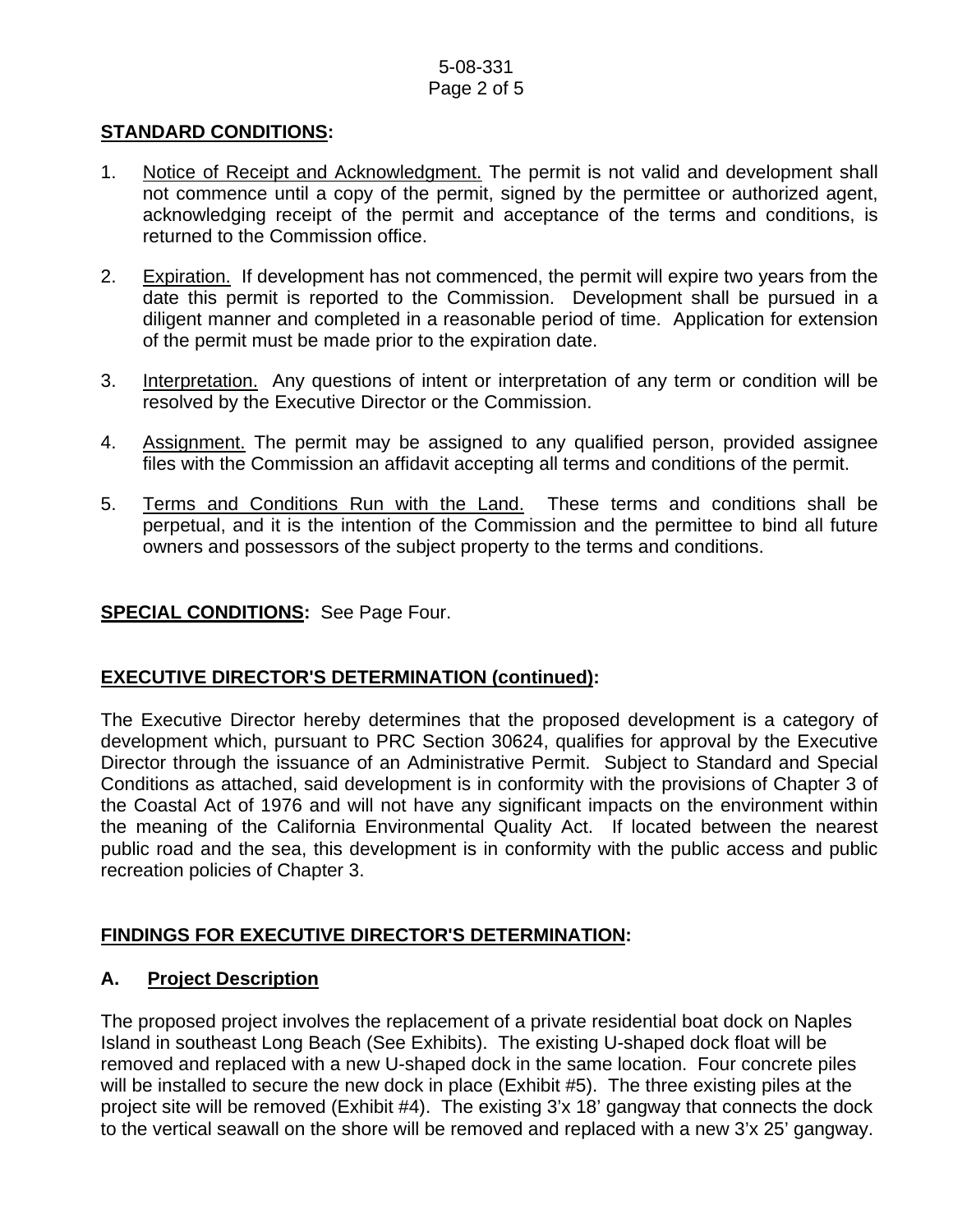The proposed project is in Alamitos Bay, situated between the bay's vertical seawall and the City Pierhead Line (Exhibit #5). The proposed dock is associated with an adjacent singlefamily residence and is for boating recreation purposes. The proposed project will not interfere with public access. An underwater survey conducted at the site on October 29, 2008 (by Stanley Nesheim) found no eelgrass in the project area. Therefore, the proposed project will not be disturb eelgrass beds. Another underwater survey conducted at the site on December 3, 2008 (by Tom Nelson) found no *Caulerpa taxifolia* (invasive aquatic algae) in the project area. The proposed project has received an "Approval in Concept" stamp from the City of Long Beach Planning Department and the City of Long Beach Marine Bureau.

## **B. Recreational Marine Resources**

The proposed recreational boat dock development and its associated structures are an allowable and encouraged marine related use. The project design includes the minimum sized pilings and the minimum number of pilings necessary for structural stability. There are no feasible less environmentally damaging alternatives available. As conditioned, the project will not significantly adversely impact eelgrass beds and will not contribute to the dispersal of the invasive aquatic algae, *Caulerpa taxifolia*. Further, as proposed and conditioned, the project, which is to be used solely for recreational boating purposes, conforms with Sections 30224 and 30233 of the Coastal Act.

## **C. Water Quality**

The proposed dock work will be occurring on or within coastal waters. The storage or placement of construction material, debris, or waste in a location where it could be discharged into coastal waters would result in an adverse effect on the marine environment. To reduce the potential for construction related impacts on water quality, the Commission imposes special conditions requiring, but not limited to, the appropriate storage and handling of construction equipment and materials to minimize the potential of pollutants to enter coastal waters and for the use of on-going best management practices following construction. As conditioned, the Commission finds that the development conforms with Sections 30230 and 30231 of the Coastal Act.

## **D. Public Access**

As conditioned, the proposed development will not have any new adverse impact on public access to the coast or to nearby recreational facilities. Thus, as conditioned, the proposed development conforms with Sections 30210 through 30214, Sections 30220 through 30224, and 30252 of the Coastal Act.

## **E. Local Coastal Program**

A coastal development permit is required from the Commission for the proposed development because it is located within the Commission's area of original jurisdiction. The Commission's standard of review for the proposed development is the Chapter 3 policies of the Coastal Act. The City of Long Beach certified LCP is advisory in nature and may provide guidance. The Commission certified the City of Long Beach LCP on July 22, 1980. As conditioned, the proposed development is consistent with Chapter 3 of the Coastal Act and with the certified LCP for the area.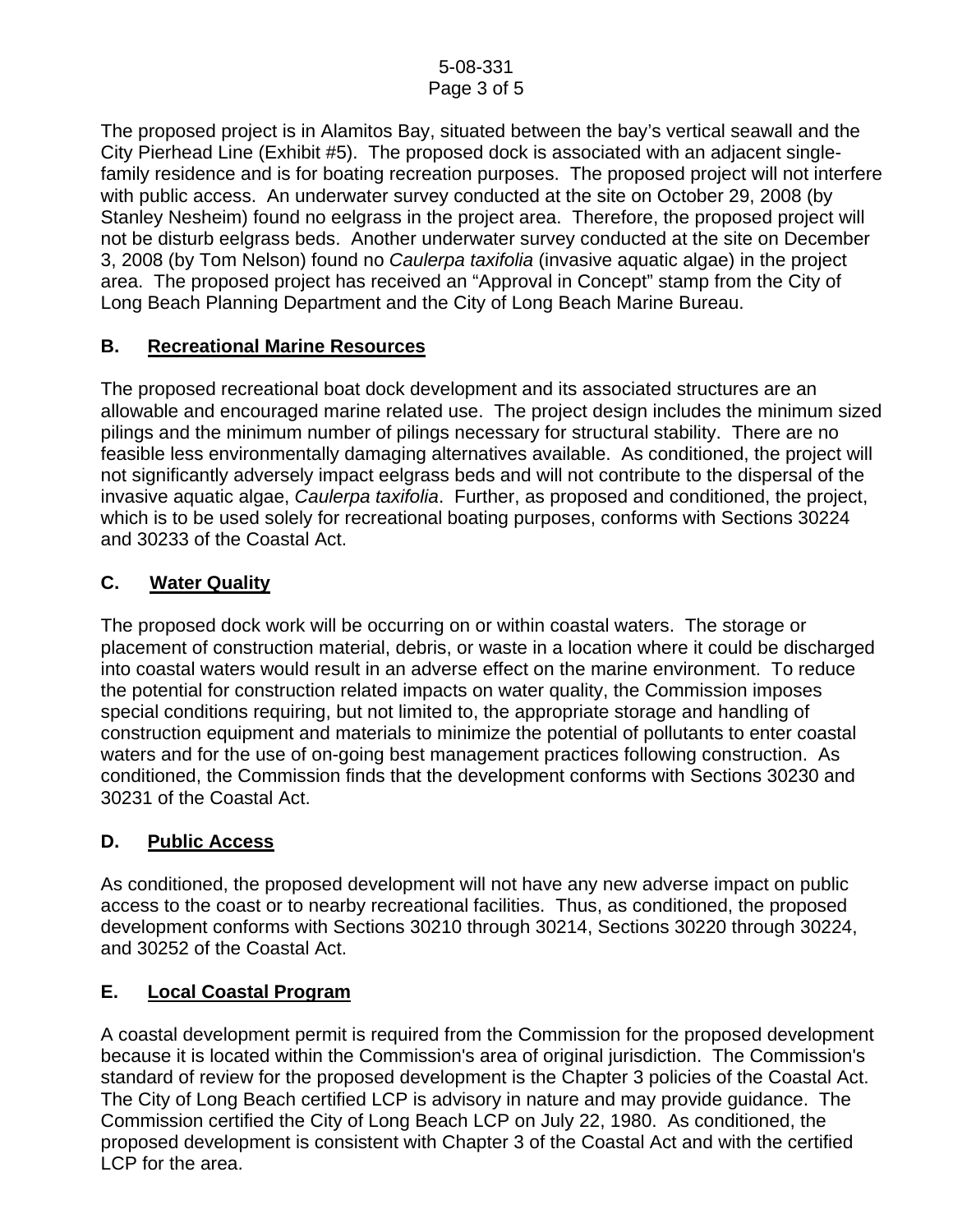## **F. California Environmental Quality Act (CEQA)**

As conditioned, there are no feasible alternatives or feasible mitigation measures available which would substantially lessen any significant adverse effect which the activity may have on the environment. Therefore, the Commission finds that the proposed project, as conditioned to mitigate the identified impacts, is the least environmentally damaging feasible alternative and can be found consistent with the requirements of the Coastal Act to conform to CEQA.

## **SPECIAL CONDITIONS:**

## **1. Permit Compliance**

 The permitted use of the approved development is for boating related uses only. All development must occur in strict compliance with the proposal as set forth in the application for permit, subject to any special conditions. Any deviation from the approved plans must be submitted for review by the Executive Director to determine whether an amendment to this coastal development permit is required.

## **2. Construction Responsibilities and Debris Removal**

- a) No construction materials, equipment, debris, or waste will be placed or stored where it may be subject to wave, wind, or rain erosion and dispersion.
- b) Any and all construction material shall be removed from the site within ten days of completion of construction and disposed of at an appropriate location.
- c) Machinery or construction materials not essential for project improvements are prohibited at all times in the subtidal or intertidal zones.
- d) If turbid conditions are generated during construction, a silt curtain will be utilized to control turbidity.
- e) Eelgrass shall not be disturbed.
- f) Floating booms will be used to contain debris discharged into coastal waters and any debris discharged will be removed as soon as possible but no later than the end of each day.
- g) Divers will recover non-buoyant debris discharged into coastal waters as soon as possible after loss.
- h) At the end of the construction period, the permittee shall inspect the project area and ensure that no debris, trash or construction material has been left on the shore or in the water, and that the project has not created any hazard to navigation.

### **3. Best Management Practices (BMP) Program**

By acceptance of this permit, the applicant agrees that the long-term water-borne berthing of boat(s) in the approved dock and/or boat slip will be managed in a manner that protects water quality pursuant to the implementation of the following BMPs:

a) Boat Cleaning and Maintenance Measures: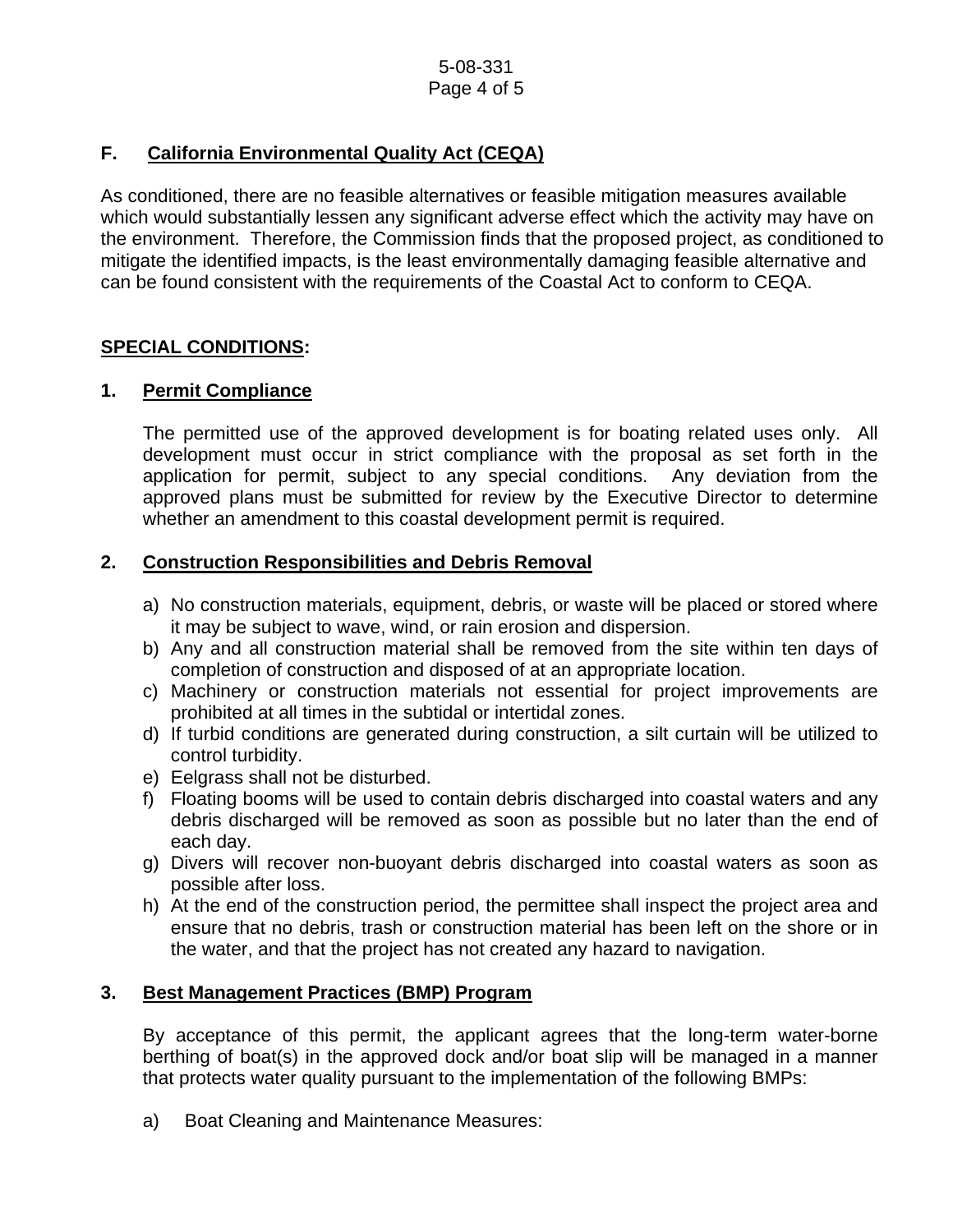#### 5-08-331 Page 5 of 5

- 1. In-water top-side and bottom-side boat cleaning shall minimize the discharge of soaps, paints and debris.
- 2. In-the-water hull scraping or any process that occurs under water that results in the removal of paint from boat hulls is prohibited. Only detergents and cleaning components that are designated by the manufacturer as phosphate-free and biodegradable shall be used, and only minimal amounts shall be used.
- 3. The applicant shall minimize the use of detergents and boat cleaning and maintenance products containing ammonia, sodium hypochlorite, chlorinated solvents, petroleum distillates or lye.
- b) Solid and Liquid Waste Management Measures:

All trash, recyclables, and hazardous wastes or potential water contaminants, including old gasoline or gasoline with water, absorbent materials, oily rags, lead acid batteries, anti-freeze, waste diesel, kerosene and mineral spirits shall be disposed of in a proper manner and shall not at any time be disposed of in the water or gutter.

c) Petroleum Control Management Measures:

Oil absorbent materials should be examined at least once a year and replaced as necessary. The applicant shall recycle the materials, if possible, or dispose of them in accordance with hazardous waste disposal regulations. The boaters are encouraged to regularly inspect and maintain engines, seals, gaskets, lines and hoses in order to prevent oil and fuel spills. Boaters are also encouraged to use preventive engine maintenance, oil absorbents, bilge pump-out services, or steam cleaning services as much as possible to clean oily bilge areas. Clean and maintain bilges. Do not use detergents while cleaning. The use of soaps that can be discharged by bilge pumps is discouraged.

### **4. Public Access along the Waterway**

The proposed project shall not interfere with public access and use of the public walkway situated in the vicinity of the project.

## **ACKNOWLEDGMENT OF PERMIT RECEIPT/ACCEPTANCE OF CONTENTS:**

\_\_\_\_\_\_\_\_\_\_\_\_\_\_\_\_\_\_\_\_\_\_\_\_\_\_\_\_ \_\_\_\_\_\_\_\_\_\_\_\_\_\_\_\_\_\_\_\_\_\_

I/We acknowledge that I/we have received a copy of this permit and have accepted its contents including all conditions.

Applicant's Signature Date of Signing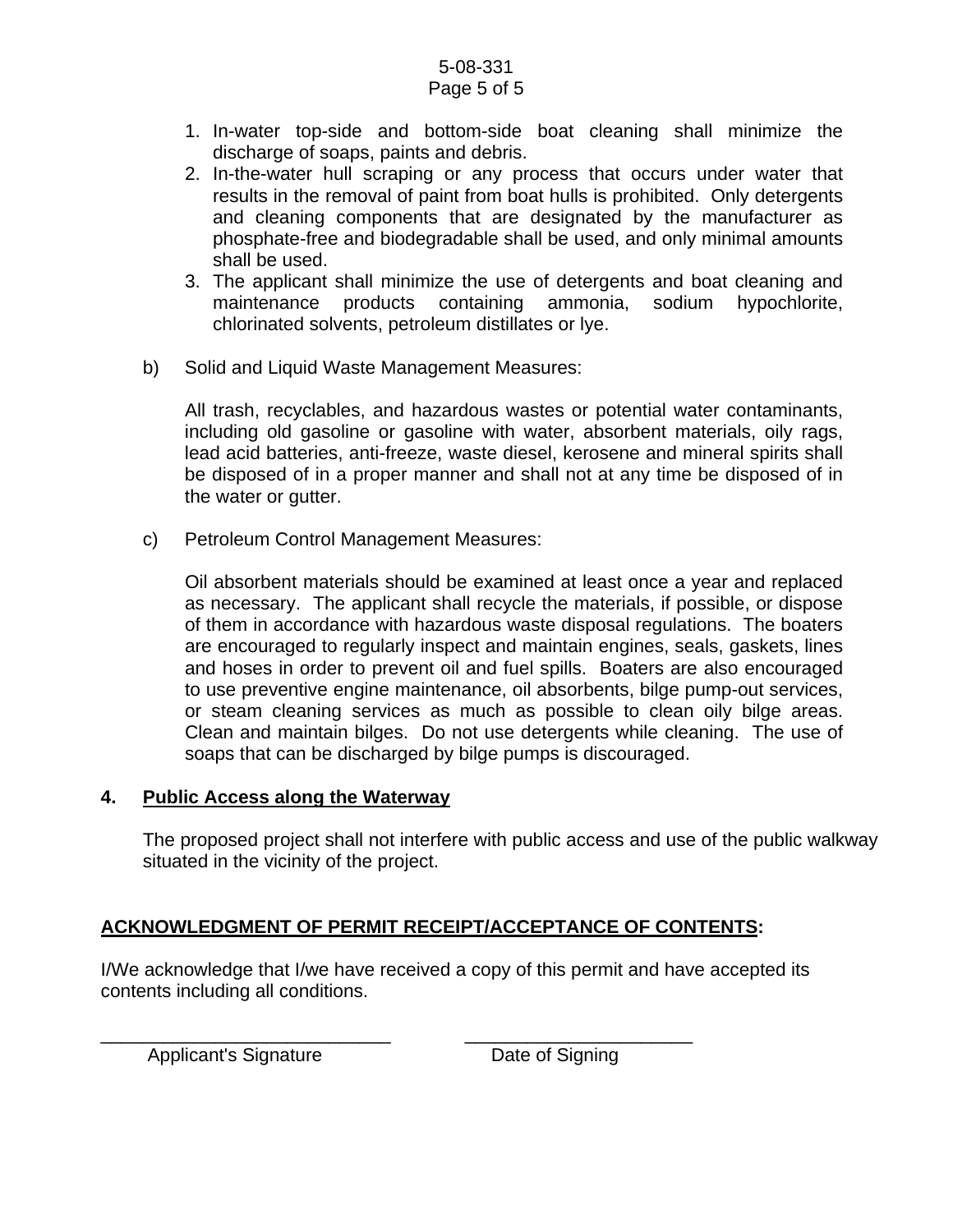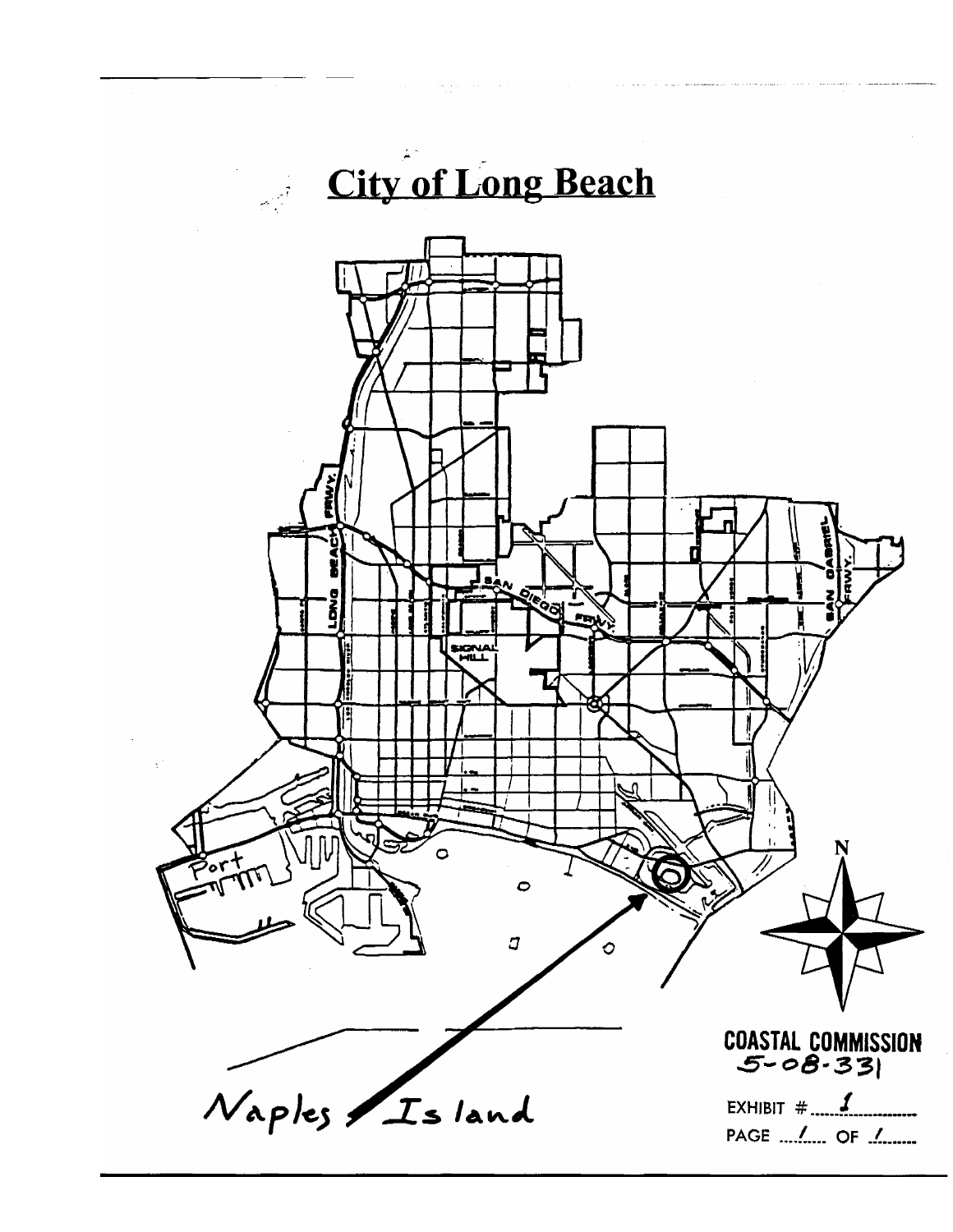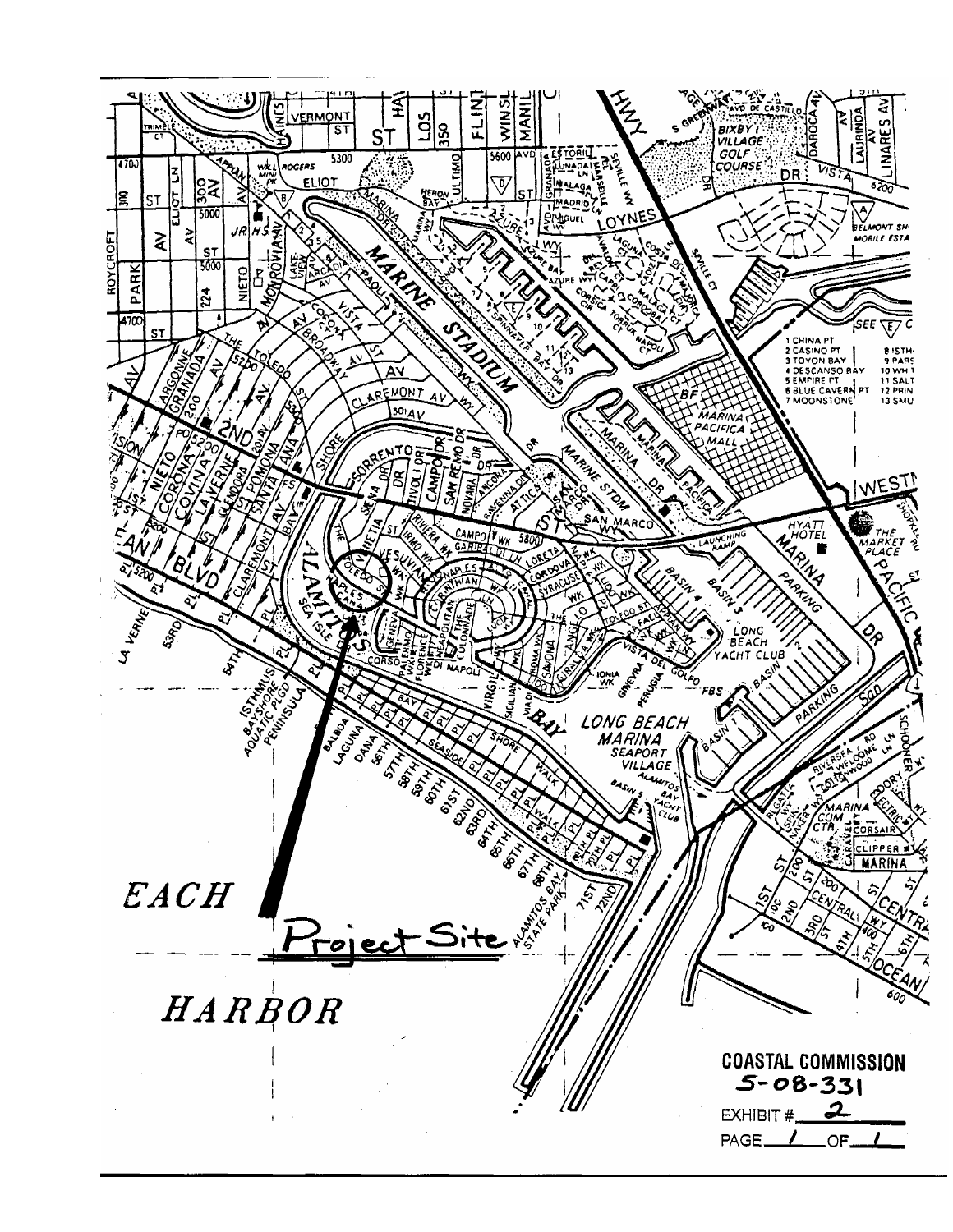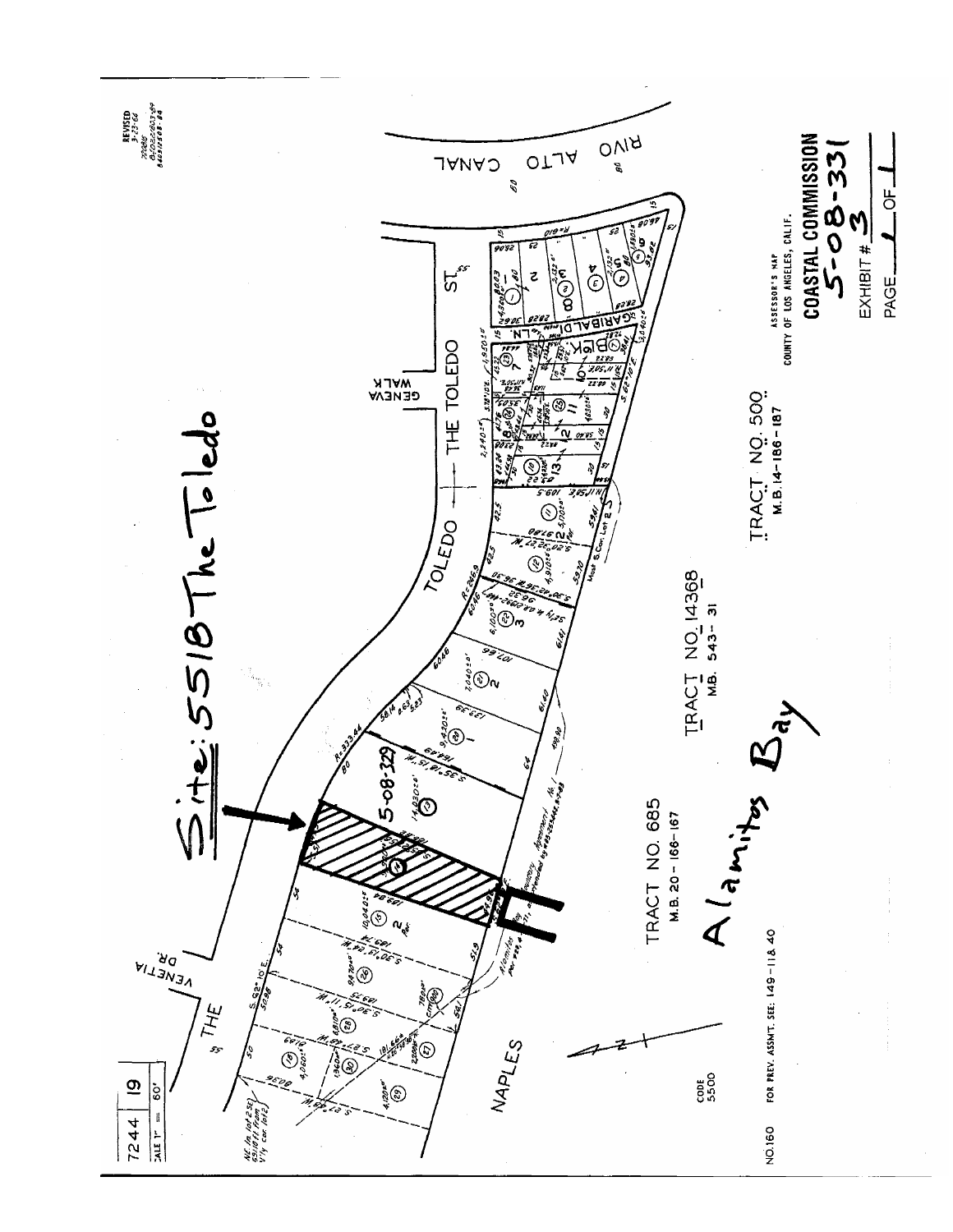